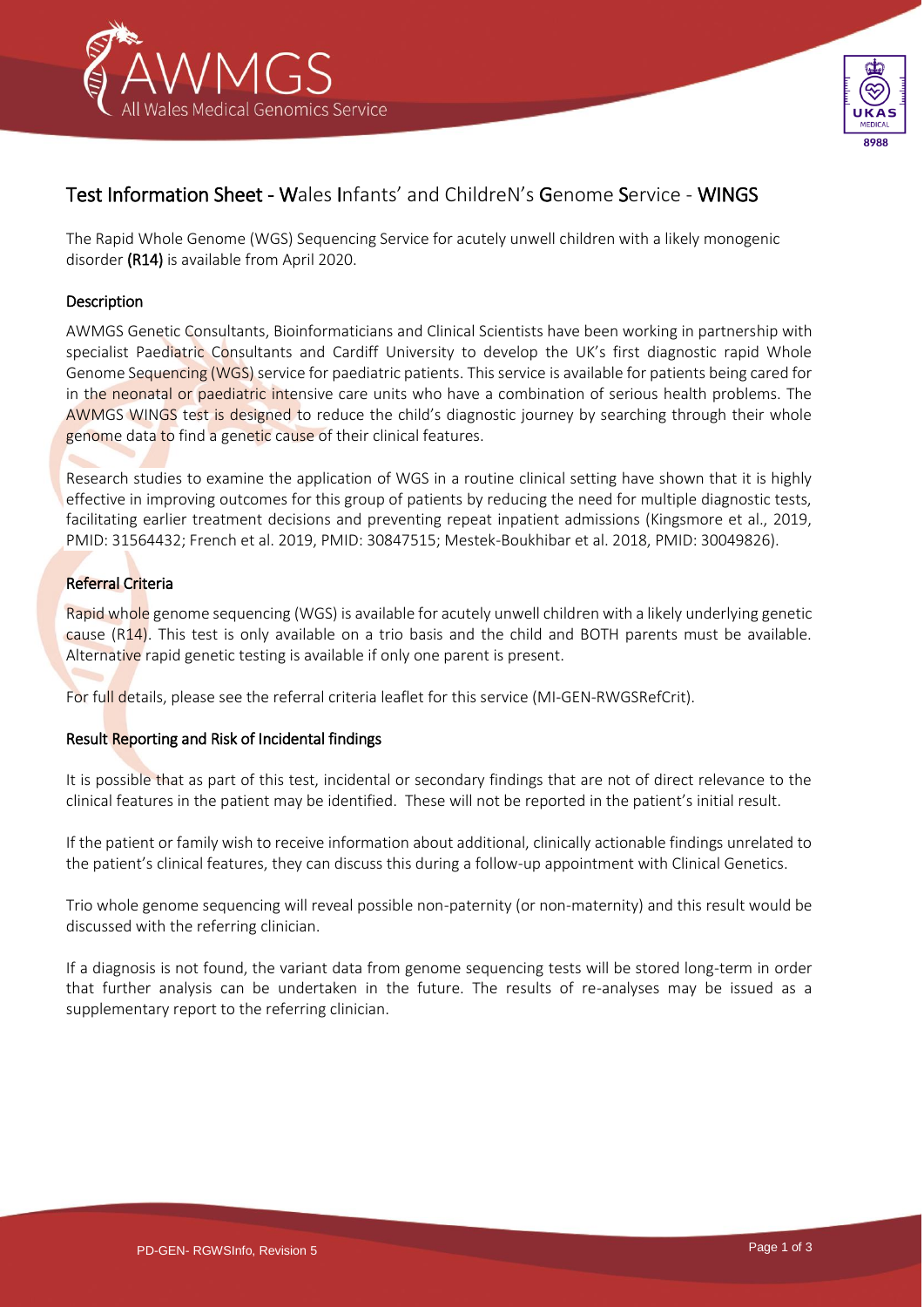



Genomic DNA extracted from the child's and parent's blood samples is sequenced simultaneously using next generation sequencing (NGS) with the Illumina NovaSeq 6000 system. Sequences are aligned to human genome assembly GRCh38 (hg38), and variants identified with the Illumina DRAGEN (Dynamic Read Analysis for GENomics) Bio-IT Platform (v.3.7, Illumina).

Analysis includes evaluation of variants that are identified to be de novo, compound heterozygous, homozygous and X-linked using in-house bioinformatic pipelines. Variants are interpreted and reported following the latest ACGS/ACMG guidelines (Ellard et al., 2020; Richards et al., 2015).

The WINGS analysis pathway utilises a two-phase approach for analysis of small variants (SNVs and Indels). In the first phase, a virtual panel of genes based on the PanelApp Paediatric Disorders panel [\(https://panelapp.genomicsengland.co.uk/panels/486/\)](https://panelapp.genomicsengland.co.uk/panels/486/)) is used to only look at variants in genes included on the gene panel. If no variant of interest is found in the first phase analysis moves to the second phase. The second phase uses a "gene agnostic" approach to look for variants in genes not included in the first phase panel of genes. This means that nearly all genes in the human genome are inspected for variants that fit the bioinformatic filtering pipeline.

From 01/04/2022, we will adopt a policy for WINGS where single nucleotide variants (SNVs) that meet the specified quality thresholds will be reported as an actionable final result without Sanger sequencing confirmation. For complex variants; multi nucleotide insertions or deletions and large indels, and any variant which fails the internal QC parameters, Sanger confirmation will still be required prior to the release of results from the laboratory.

Following a normal result, requests are often made about whether a specific gene of interest has been included in the WINGS analysis. If a normal result has been issued *both* phases of analysis have been completed and so nearly all genes have been accounted for. However, if you would like to check if a gene is included on the initial panel analysis, please refer to the PanelApp Paediatric Disorders panel [\(https://panelapp.genomicsengland.co.uk/panels/486/\)](https://panelapp.genomicsengland.co.uk/panels/486/)) in the first instance.

## Limitations

Currently this test is validated for the detection of small variants (SNV and Indels) from whole genome sequencing data only. This analysis does not include structural genetic variants such as inversions or translocations, copy number variants, mitochondrial variants, triplet repeats or UPD. This assay may not detect multi-nucleotide variants. Array CGH testing will be carried out concurrently for an interim period.

The rWGS analysis is primarily looking for de novo variation seen in offspring but not parents. Therefore, variants inherited from a parent with milder clinical features or disorders with a later age of onset may not be detected.

This test will not detect mosaicism for SNV or Indel variants.

Intronic variants: only conserved splice site variants (defined as variants located within 1–3 bases of an exon or 1–8 bases of an intron) are analysed. Other non-coding variants are not currently analysed, unless they were predicted to impact splicing by SpliceAI (Jaganathan et al., 2019) or previously reported in the literature as pathogenic.